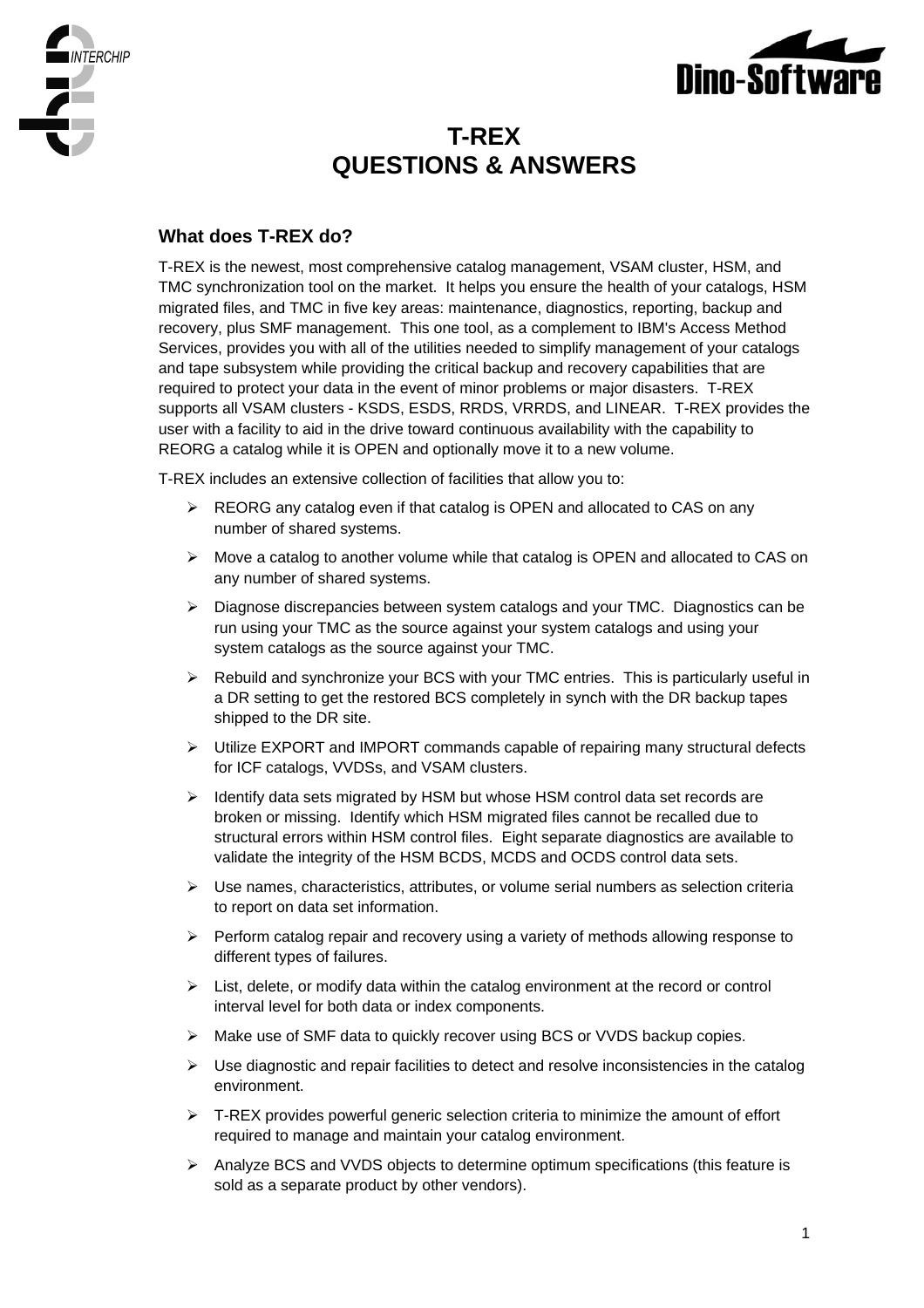



- ¾ Relabel DASD volumes containing catalogs, VSAM, and nonVSAM data sets. Catalog entries pointing to data sets on the volume are automatically updated. Multiple catalogs are processed concurrently as separate subtasks.
- $\geq$  Copy all or partial catalog entries from one BCS to another with full VVDS integrity.
- $\triangleright$  For disaster recovery scenarios, T-REX provides unmatched flexibility. Using the DRIMPORT (Disaster Recovery IMPORT) process, you can selectively restore entries to your catalogs. This process eliminates any need for time consuming catalog scrubbing utilities. However, should there ever be a need to scrub, T-REX provides the fastest scrubbing utility on the market today. Powerful subtasking capabilities allow T-REX to scrub numerous catalogs simultaneously without the need to generate IDCAMS control statements.

## **What are the primary challenges that T-REX addresses?**

T-REX addresses seven primary challenges faced by data centers today, including:

- 1. The need to recover efficiently and quickly from catalog problems.
- 2. The need to maintain a healthy catalog environment in the face of changing business demands such as the ability to migrate to new technologies like 36 track tape devices.
- 3. The need to ensure your HSM migrated files can be recalled when needed. Identify those files with structural errors within the HSM control data sets.
- 4. The need to swiftly and cogently retrieve and report information about your catalog environment including the data managed in the catalog environment.
- 5. The need to monitor your catalog environment in a way that is effortless enough to promote comprehensive diagnostic practices.
- 6. The need to setup your DR environment as quickly as possible.
- 7. The drive toward continuous availability. Standalone time is no longer needed to reorganize a catalog or to move a catalog to a new volume.

#### **What are the primary benefits of T-REX maintenance and diagnostic facilities?**

T-REX allows you to perform regularly scheduled catalog maintenance quickly and easily, simplifying your day-to-day catalog management tasks. It gives you the ability to quickly and easily migrate to 36 track tape devices, scratch orphaned data set components, manage SMF data related to the ICF environment, and ensure your system catalogs are in sync with your TMC. With T-REX, BCS and VVDS reorganization is simple. Structural, logical, and relational problems in the catalog environment can be quickly identified and corrected before they affect system availability. T-REX's generic name and volser selection capabilities allow you to perform diagnostics and maintenance on multiple catalogs and VVDSs, thus eliminating the need to update job streams with explicit names in an effort to keep pace with changing environments.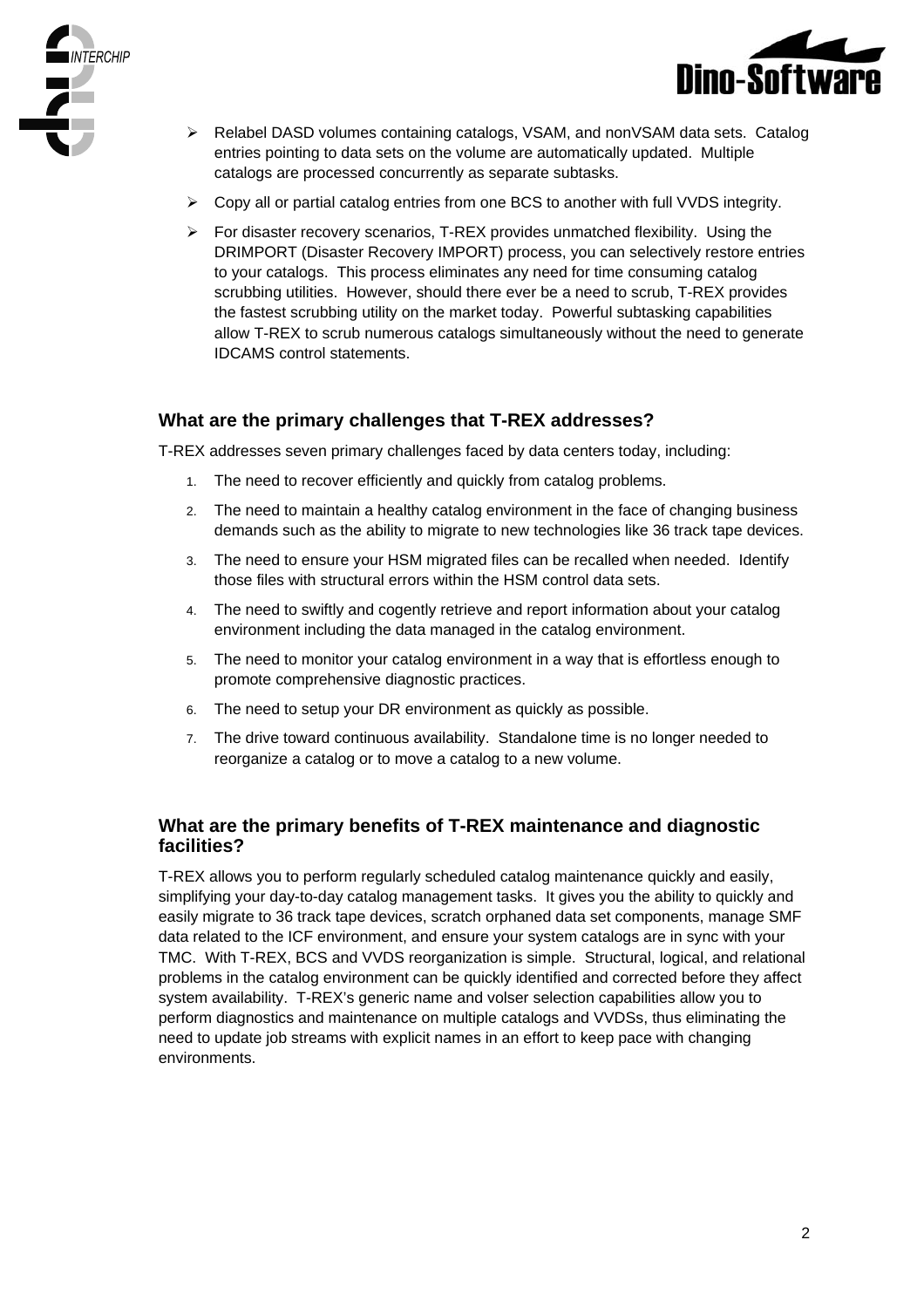



# **What are the primary benefits of T-REX backup and recovery facilities?**

Business resiliency: T-REX is the latest, most up-to-date tool available for the reliable backup and recovery of your catalog environment. T-REX gives you the flexibility to recover catalogs in several different ways according to what the situation dictates. Minor errors may only require backup and rebuild of the current contents of the catalog to repair the error. (Some utilities use the catalog index in the backup process, and these themselves can often cause the backup to fail). T-REX uses its EXPORT command to bypass any index and backup individual data components, resulting in the most reliable form of backup. In the most severe cases users may need to perform a forward recovery using SMF data and a previous backup copy.

24/7 processing: REORG while OPEN provides the user with a facility to reorganize a catalog without the need to pause online systems or halt batch processing. A catalog can be allocated and OPEN to CAS on any number of shared systems. T-REX ensures total data integrity during the REORG process. This same REORG process can be used to DELETE and REDEFINE your catalog while changing *ANY* attribute. Even the volser can be changed.

# **How does T-REX stack up against the competition?**

T-REX comes from the original developers of Softworks' Catalog Solution® and Performance products. The developers are indisputably the most capable and experienced catalog management technicians on the planet, having at least 16 more years of hands-on product experience than DINO's closest competitor. Having designed and supported the former industry-standard product at their old company, DINO developers were not allowed to upgrade, rewrite or add new features without being able to demonstrate a significant additional Return-On-Investment to their corporate management. ("Why add features when you own the market and have no competition?") Accordingly, ideas for speed, efficiency, and new functionality were stifled and suppressed. The base product became loaded with an uncoordinated aggregation of minor functions designed to keep users paying maintenance for as long as possible. Accordingly, when DINO determined to release T-REX, the developers did not set out to remake an old product with all of its inherent architectural limitations, but an entirely new framework designed with today's new hardware and operating systems in mind.

New competitor companies (that DINO developers originally trained on this technology years before . . and who never had the benefit of actual user experience) followed this same, oldworld stratagem. For example, none of the other available technologies were built to accommodate multi-tasking from the outset - and are thus far slower than T-REX. One vendor did retrofit multi-tasking to ONE function (backup), but all are faced with the same retrofit and aggregation problems that stem from trying to build on an old design. T-REX multi-tasked every major function (10+), including diagnostics, from inception several years ago.

Every major improvement in this field originated at DINO and was later adopted by others in the market. Feature after feature has systematically been copied to the extent that it became a tired joke at DINO that "if you want to see what is in our competitor's next release – look at our last one." Users need only look to the long list of features announced in prior DINO advertisements . . . to see them reappear as competitor features 6 - 9 months later! T-REX purposefully, and by design, also integrates the functionality of SIX (6) stand-alone, separately priced, competitor products. There is no additional charge for this functionality. No separate installations are required. Even the MAJOR mainframe software vendors use T-REX for their in-house needs, and they should know their business! T-REX has also replaced every major competitor in the market but has never itself been replaced.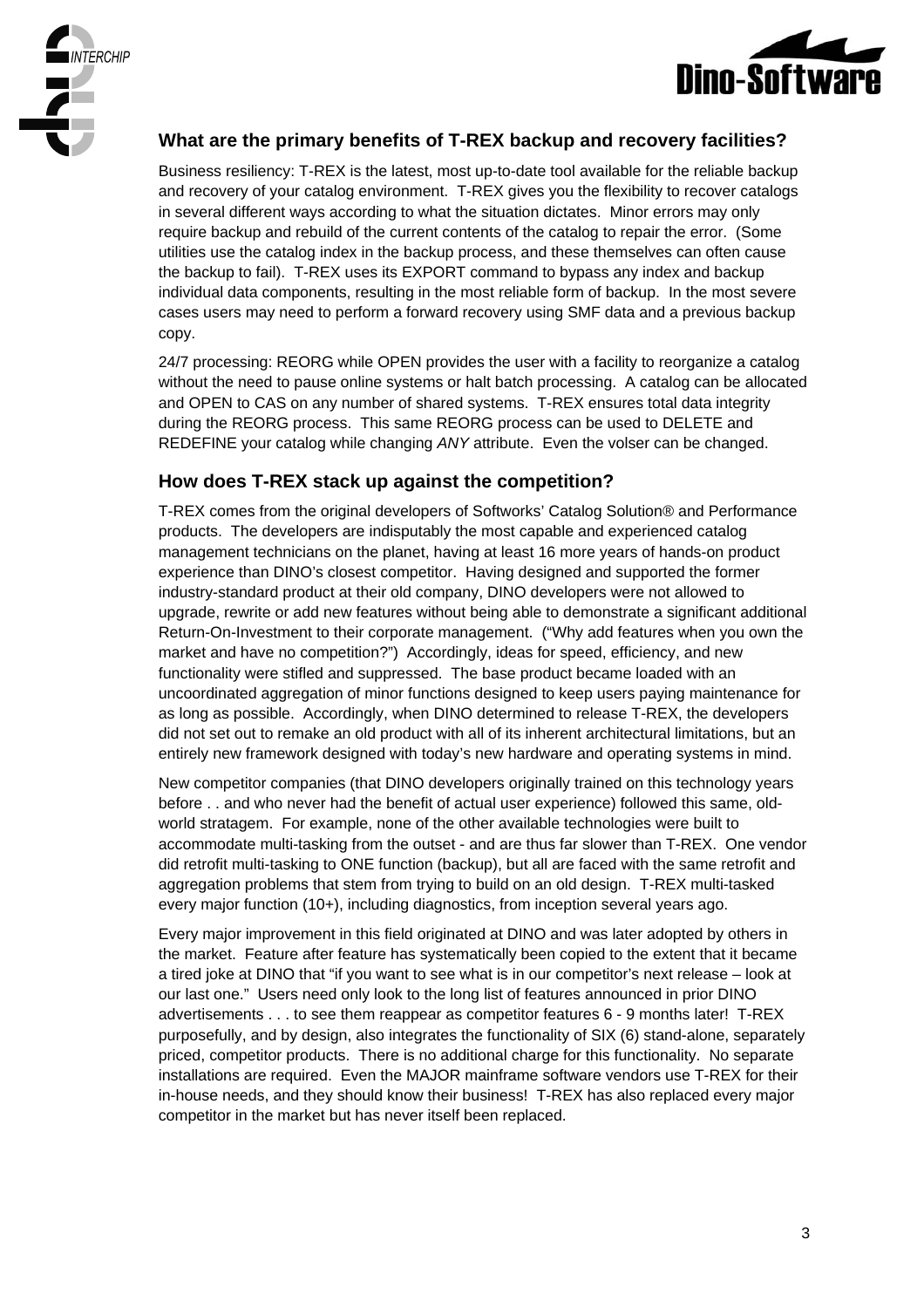



T-REX also offers these unique features and functions:

- $\triangleright$  Move catalogs to a new volume while OPEN and allocated to CAS on any number of connected systems.
- $\triangleright$  Remove attributes like IMBED/REPLICATE on your catalogs while catalog is OPEN and allocated to CAS on any number of connected systems.
- $\triangleright$  Ability to diagnose synchronization issues between your TMC and system catalogs. Supported Tape Management Systems include: CA1; Control-T; RMM; TLMS; ZARA.
- $\triangleright$  Rebuild and synchronize your BCS from your TMC entries.
- $\triangleright$  Provides the capability of VVDS backup and rebuild.
- $\triangleright$  Automatically fixes or generates control cards from its diagnostic routines that can fix the errors it detects.
- $\triangleright$  Performs high-speed device conversion at the catalog level rather than the entry level.
- $\triangleright$  Significantly increases the efficiency of your disaster recovery effort by removing the need for any catalog scrubbing procedures, dramatically reducing recovery time.
- ¾ Should catalog scrubbing be necessary, T-REX can perform it in lightning-quick speed. T-REX is the only product on the market to offer the ability to quickly scrub multiple catalogs simultaneously.
- $\triangleright$  Provides System Access Facility (SAF) security that allows you to restrict access to the most powerful T-REX functions to designated staff members.
- ¾ Provides flexible generic name and VOLSER specification capabilities.

#### **What are T-REX's functions?**

T-REX has many commands that complement IBM's Access Method Services (AMS). T-REX extends AMS to support VSAM clusters (KSDS, ESDS, RRDS, VRRDS, and LINEAR), BCSs, and VVDSs. T-REX's functions include:

- $\triangleright$  ANALYZE selects and prints detailed information for BCSs and VVDSs. Logical and physical information for BCSs are collected and displayed. Each record type found in the BCS is not only tallied and displayed, but the longest record is identified and the true average record size is displayed. All connected catalogs can be analyzed in one command. The output can then be sorted by numerous fields. Information for VVDSs includes catalogs within the VVCR/VVCN chain as well as space map details.
- $\triangleright$  AUDIT compares all tape entries within your user catalogs to the information within your TMC. The TMC is then searched to compare/validate the information between the TMC entry and the associated user catalog.
- ¾ AUDIT HSM controls data sets for structural errors and ensures HSM migrated file can be recalled.
- $\triangleright$  AUDIT DASD identifies, displays, and totals the size and number of uncataloged entries detected on DASD.
- ¾ DELETE removes records and control intervals from VSAM clusters and BCS and VVDS catalog components.
- ¾ DIAGNOSE dynamically invokes IBM's Access Method Services DIAGNOSE BCS to VVDS and/or VVDS to BCS facilities in a single or multitasking environment.
- ¾ DRIMPORT restores full or partial BCS components by key or record type. Generation data groups can be reinitialized and set to empty before utilizing another "data mover" to restore critical data sets at a disaster recovery site. BCS records can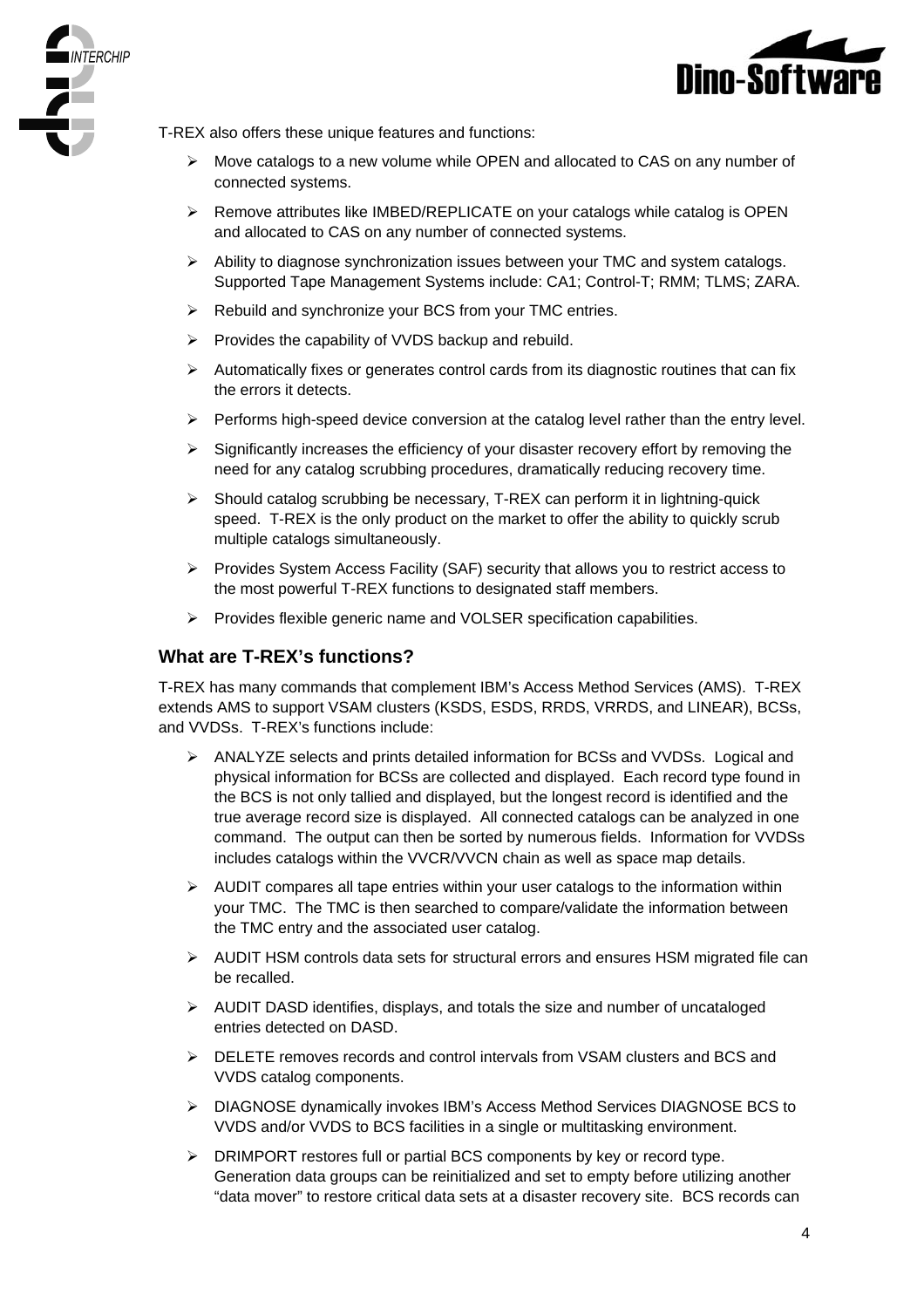



be included/excluded by devicetype, DSN, recordtype, and volser. DRIMPORT can even select generations of a GDG by devicetype and volser. This enables the user to restore just their tape subsystem, for example.

- ¾ DUMP provides "logical" backup capabilities for VSAM clusters. Entries can be selected by full and/or generic DSN within single or multiple catalogs. Alternate indexes can be included by name or by association when the base cluster is dumped.
- ¾ EXAMINE dynamically invokes IBM's Access Method Services EXAMINE facilities for keyed VSAM data sets (KSDS and VRRDS) and a BCS in a single or multitasking environment.
- $\triangleright$  EXPORT takes a "raw dump" of VSAM data sets and the BCS and VVDS components of an ICF catalog. All VSAM data types are supported. Backups can be performed in a single or multitasking environment.
- ¾ ICFRU applies SMF updates to the backup of a BCS component of an Integrated Catalog Facility to recover a "back-leveled" catalog.
- ¾ IMPORT restores VSAM data sets and BCS and VVDS components of an ICF catalog in a single or multitasking environment.
- ¾ INTEGRITYCHECK checks and corrects discrepancies in the ICF catalog environment. Each diagnostic can be run in a single or multitasking mode.
- $\triangleright$  LISTCAT selects and displays catalog entries. It also contains powerful and flexible search logic and can be used to generate IDCAMS DEFINE, DELETE, or DELETE NOSCRATCH cards for each selected entry.
- ¾ LISTHSM to select BCDS, MCDS, and OCDS records based on descriptive keywords and record relationships. With one control statement you can select any record type and all of its related records, determine used entries that exist on an OCDS TTOC volume, and select entries that are related across different control data sets.
- ¾ MODIFY is used to change attributes in BCS and VVDS records. Special selection criteria exist to optimize VSAM data sets for sequential processing. This can speedup many of your batch processes.
- ¾ PRINT displays the contents of VSAM data sets and BCS and VVDS catalog components.
- $\triangleright$  REFORMAT changes the volume label on a DASD device, interfaces with the Catalog Address Space (CAS), and multitasks the modification of the "old" volume reference in all related catalogs to the "new" volser.
- $\triangleright$  REORG allows the user to quickly reorganize any catalog. Catalogs can be OPEN and allocated to CAS on any number of shared systems. No longer must online systems be paused to reorganize a catalog.
- $\triangleright$  REPORT command is used to gather and display catalog and/or DASD space information. VTOC space information, as well as information for volumes, data sets and catalogs can be selected. Output information may optionally be sorted to display the results in a custom format.
- ¾ REPRO moves or copies catalog records from one or more BCS to another.
- ¾ RESTORE is used to reload each selected VSAM data set. Alternate indexes and path relationship can automatically be established. Clusters can be renamed or have many of their physical characteristics modified when restored.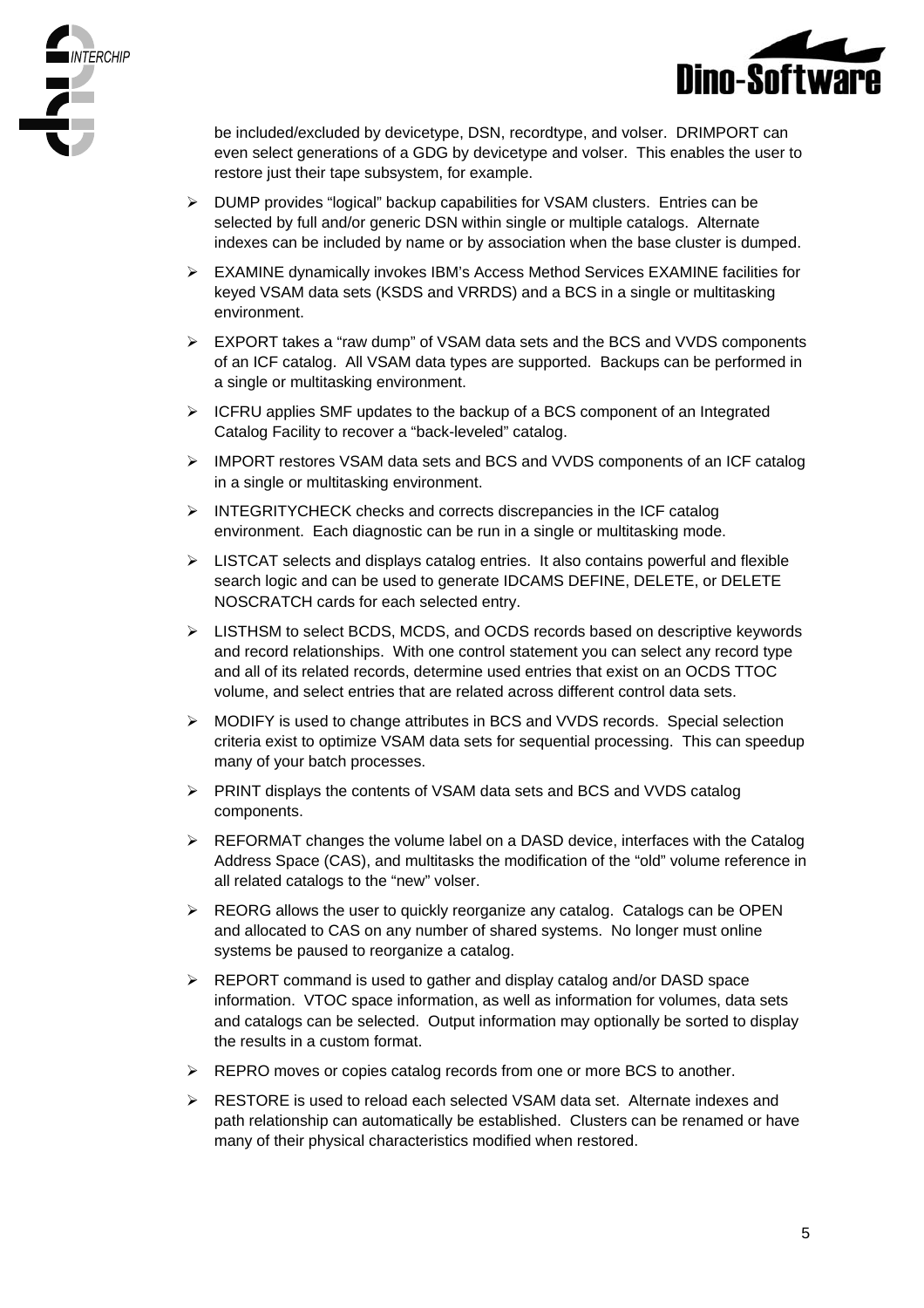



- $\triangleright$  SCRUB is used to synchronize a BCS with its related data set entries. Catalog scrubbing may be performed as part of disaster recovery processing.
- $\triangleright$  TAPEAUDIT is used to gather and display information on uncataloged data sets residing on tape, tape data set catalog entries that no longer reside on tape, tape volumes stored in robotic/virtual tape libraries and in vault locations, and SMS managed tape data sets.
- $\triangleright$  TAPEREPORT generates the following reports for the tape environment Tape Media Utilization, Tape Media Detail, Tape Media Status, and Bill Summary.
- ¾ ZAP updates records in VSAM clusters and BCS and VVDS catalog components.
- ¾ INFORMATIONONLY or SIMULATE allows users to see results before actually utilizing a particular function.

#### **How does T-REX work?**

T-REX is an MVS batch facility that provides flexible cluster, BCS, VVDS, and volume selection capabilities. ISPF panels are available and each command is supported through ISPF. T-REX can "single-thread" or multitask many of its commands so that much more work can be accomplished in a smaller window. If you have a vendor product that supports VSAM clusters and ICF catalogs, ask them if they "run under z/OS without any changes," or do they support and use the 64 bit instruction set and the latest operating system features? The answer is likely "NO." T-REX does not rely on old technology, journals, or temporary work files. It swiftly addresses critical VSAM and catalog tasks in the shortest amount of time with unprecedented integrity. T-REX is not just another catalog recovery product. It has superior catalog recovery functionality that surpasses any competitor. In addition T-REX has enhanced IDCAMS functionality that supports all types of VSAM clusters (KSDS, ESDS, LINEAR, RRDS, and VRRDS) and catalog components (BCS and VVDS).

## **Why is T-REX better than the competition?**

T-REX provides:

- 1. REORG in place is one step, does not terminate from insufficient repair capability, and maintains absolute data integrity.
- 2. Full Object Support Supports all types of clusters (KSDS, ESDS, LINEAR, RRDS, and VRRDS) and catalog components (BCS and VVDS).
- 3. Multitasking Backups and Other Functions Why process a VSAM object (cluster, BCS, or VVDS) one entry at a time when you can simultaneously process many objects? Elapsed time is significantly reduced for all processes.
- 4. Move catalogs to a new volume while OPEN and allocated to CAS on any number of connected systems.
- 5. Remove attributes like IMBED/REPLICATE on your catalogs while catalog is OPEN and allocated to CAS on any number of connected systems.
- 6. While other vendors make the user specify how many subtasks to create, T-REX dynamically determines the optimal performance criteria. This removes the responsibility of the user knowing what value(s) are optimal. These values can change drastically depending upon the system you are running. As you change or upgrade systems, T-REX automatically adjusts.
- 7. Backup Integrity Bypasses the index of keyed objects (KSDS, VRRDS, and BCS) to obtain a complete backup.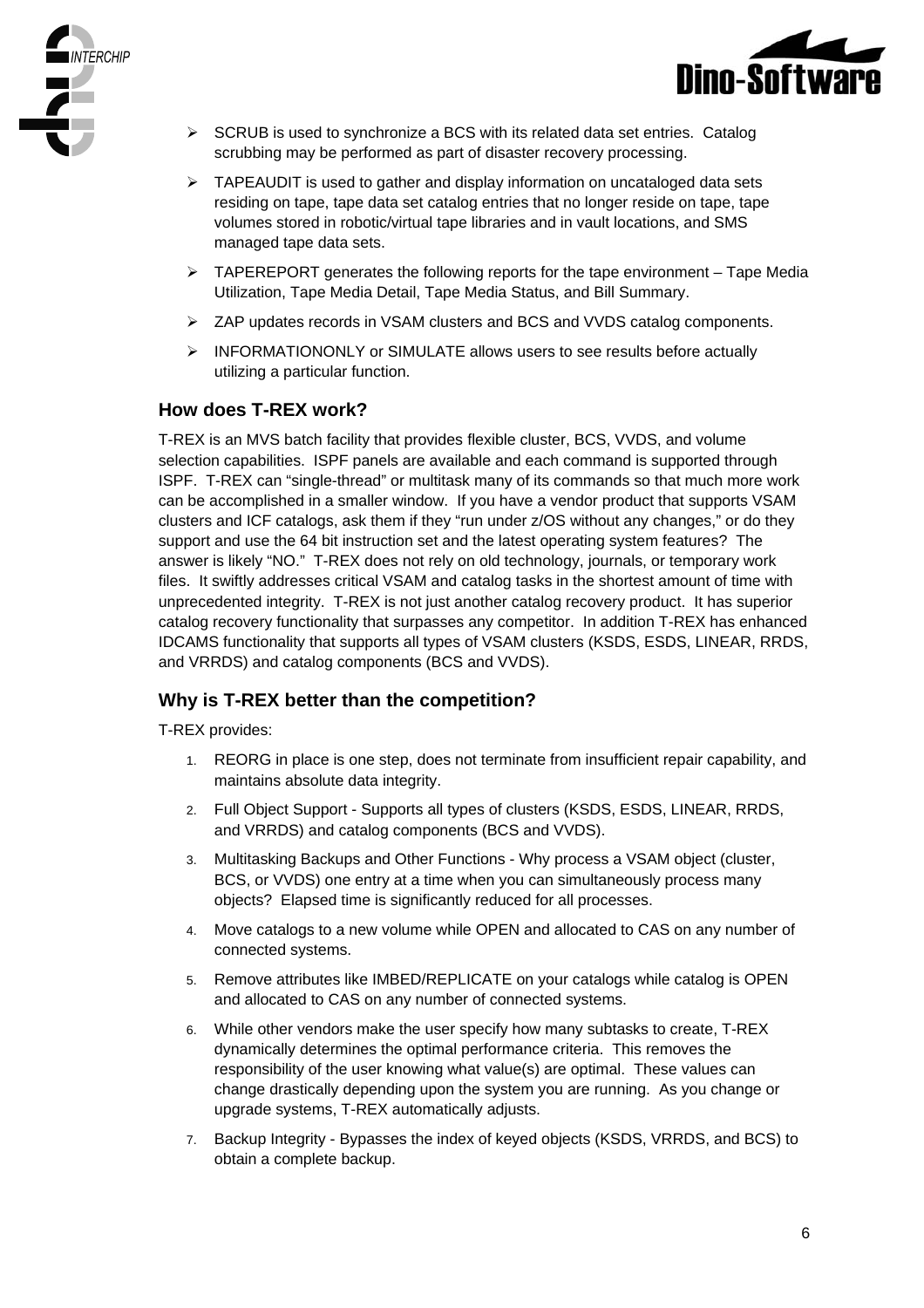



- 8. Superior Diagnostics We interrogate the entire scope in one pass (BCS, VVDS, and VTOC). There is no need to interrogate these objects separately. T-REX is the only product on the market to support multitasking when diagnosing your BCSs, VVDSs, and VTOC. Why diagnose one catalog at a time or one volume at a time when you can process 32+ simultaneously?
- 9. T-REX has also found and fixed problems that none of the other products could.
- 10. Multivolume Support Full support for the recataloging of multi-volume VSAM and nonVSAM catalog entries.
- 11. AUTOFIX Capabilities Provides the dynamic creation and removal of catalog entries to correct catalog discrepancies. Corrective control cards are generated if AUTOFIX is not requested.
- 12. Full Coupling Facility Support in a SYSPLEX Environment T-REX honors and maintains VVDS integrity when updates are made to a VVDS that resides in the Coupling Facility. T-REX communicated directly with the coupling facility to ensure data integrity from Release 1. One other vendor belatedly retrofitted more than a year after DINO.
- 13. Backup Flexibility You can backup an object (cluster, BCS, or VVDS) to an unlimited number of backup files with one pass of the object. You are not limited to one or two backup files.
- 14. Dynamic Cluster, BCS, and VVDS Redefinition During IMPORT and DRIMPORT, objects can be dynamically redefined or replaced before they are populated with records. Object attributes can also be dynamically modified (data control interval size, index control interval size, maximum logical record length, and the +/- percentage adjustment of the current space allocation).
- 15. Disaster Recovery Support Dynamically recreate and restore your catalog environment at a disaster recovery site with one command. You also have the option of redefining your catalog environment with the same or modified attributes without restoring catalog entries. GDG bases can optionally be restored as "empty." This allows you to quickly restore your established catalog structure and use another data mover (DF/DSS, FDR, etc.) to restore individual data sets. You also have the option of restoring selected catalog object types (VSAM, nonVSAM, GDG, UCAT, etc.) while maintaining object relationships. T-REX also provides the option of restoring catalog entries by volume and/or devicetype. For example, you can restore all entries defined to 'TAPE.' If you wish to utilize "scrubbing" to clean your catalogs, the T-REX multitasking SCRUB command can quickly synchronize catalogs with your DASD environment.
- 16. Object Modification Supports VER/REP capabilities for all object types, cluster, BCS, and VVDS.
- 17. Attribute Modification Quickly and easily modify or remove BCS names in VVDSs, change the device type and/or volume for BCS entries, and alter generation data group (GDG) attributes.
- 18. Enhanced LISTCAT LISTCAT style format with "real world" selection capabilities.
- 19. 64 Bit Processing, DASD / VTOC reporting.
- 20. Auditing T-REX can AUDIT your ICF catalog/TMC relationship. Supported TMCs are: RMM, CONTROL-T, CA1, TLMS, and ZARA.